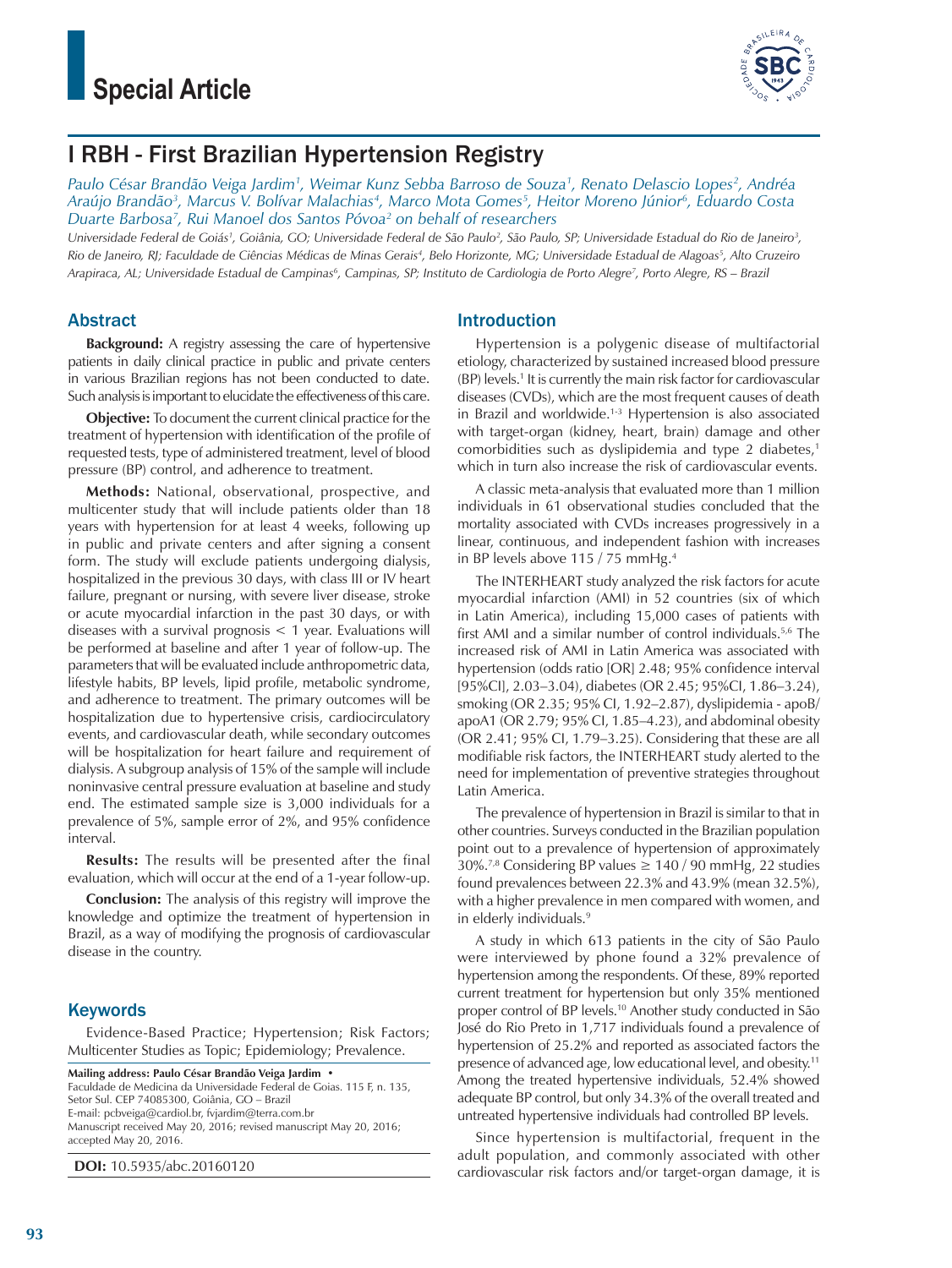an important public health problem. When the diagnosis of hypertension is established early, and the goals of BP control are met, the treatment of the disease may be effective; however, when left untreated, hypertension can cause severe complications and follow a slow and silent course.1

Data from the National Health and Nutrition Examination Survey (NHANES) collected between 2009 and 2012 have shown that 84.7% of the surveyed adults with hypertension were aware of the diagnosis of the disease and that the percentage of patients undergoing antihypertensive treatment was 76.5%, with a 54.1% rate of BP control. These numbers demonstrate a significant improvement in the diagnosis and control of hypertension in the American population.<sup>12,13</sup>

Lifestyle modifications lead to decreases in BP and cardiovascular mortality.14-16 Even though consistently recommended for prevention and treatment of hypertension, lifestyle modifications are difficult to implement from the patient's perspective and, often, also from the physician's perspective, who is frequently unable to rely on the support of a multiprofessional team.

With the objective of achieving proper BP control and consequently decreasing the deaths associated with CVD, it is essential to know the prevalence of hypertension in Brazil, clarify how the care and treatment of hypertensive patients are being conducted in daily clinical practice, and understand the role of multidisciplinary teams in this scenario.

# **Objectives**

#### Main objective

• To document the current clinical practice for the treatment of hypertension in Brazil.

#### Secondary objectives

- Stratify additional cardiovascular risks, considering associated comorbidities, target-organ damage, and presence of manifested cardiovascular disease;
- Analyze the profile of tests routinely requested for patients with hypertension;
- Verify the proportion of patients receiving antihypertensive treatment who are within the goals recommended by the Brazilian Society of Cardiology;
- Estimate the adherence to proposed pharmacological and non-pharmacological therapies using the Morisky scale;
- Evaluate the presence of a multiprofessional team in the regular care of the patients and, when present, the effectiveness of its performance in controlling the BP levels;
- Assess eventual differences in the approach to hypertensive patients in private and public centers.

# Methods

#### Study design and population

This first Brazilian registry of hypertension will be a prospective, observational, multicenter, national study in which the subjects will be screened and evaluated in internal medicine and specialized outpatient clinics during a follow-up of 12 months.

The study will include individuals undergoing primary or secondary prevention, diagnosed with hypertension and meeting the inclusion criteria. After the subjects sign a free and informed consent form (FICF), their medical records will be analyzed, and they will be interviewed for completion of the electronic clinical charts (electronic case report form, eCRF) for inclusion in the study.

A follow-up visit will be scheduled between 6 months and 1 year from the inclusion in the study. In the event of more than one visit during this period, this additional visit may also be documented as an intermediate visit.

## Study population

Patients older than 18 years, with a diagnosis of hypertension for at least 4 weeks.

### Inclusion criteria

Signature of the FICF; age above 18 years; diagnosis of hypertension for at least 4 weeks, with a systolic BP  $(SBP) \ge 140$  mmHg and/or diastolic BP (DBP)  $\ge 90$  mmHg, measured with the participant seated and according to the VI Brazilian Hypertension Guidelines (*VI Diretrizes Brasileiras de Hipertensão*) or use of antihypertensive medication; and regular registration in the participating center/institution.

## Exclusion criteria

Renal failure requiring dialysis treatment; hospital admission at the moment of inclusion or in the previous 30 days; hemodynamic instability requiring vasoactive drugs in the previous 30 days; functional class III or IV heart failure; pregnancy and/or nursing; severe hepatic disease; psychiatric diseases preventing compliance with the protocol; history of stroke or AMI up to 30 days from the inclusion in the study; severe diseases according to the researcher's evaluation; neoplasms with a survival prognosis below 1 year.

#### Criteria for interruption of the study

Individuals who wish to interrupt the participation in the study or who during follow-up present one or more exclusion criteria.

## Clinical evaluation

### **The following clinical data will be assessed:**

- Family history of premature coronary artery disease (FH CAD, including a first-degree relative with a history of CAD before the age of 55 years if men or 65 years if women);
- Smoking, considering as smokers those individuals who routinely smoke one or more cigarettes or who routinely smoked up to 1 year before inclusion, and as previous smokers those individuals who stopped smoking more than 1 year before inclusion;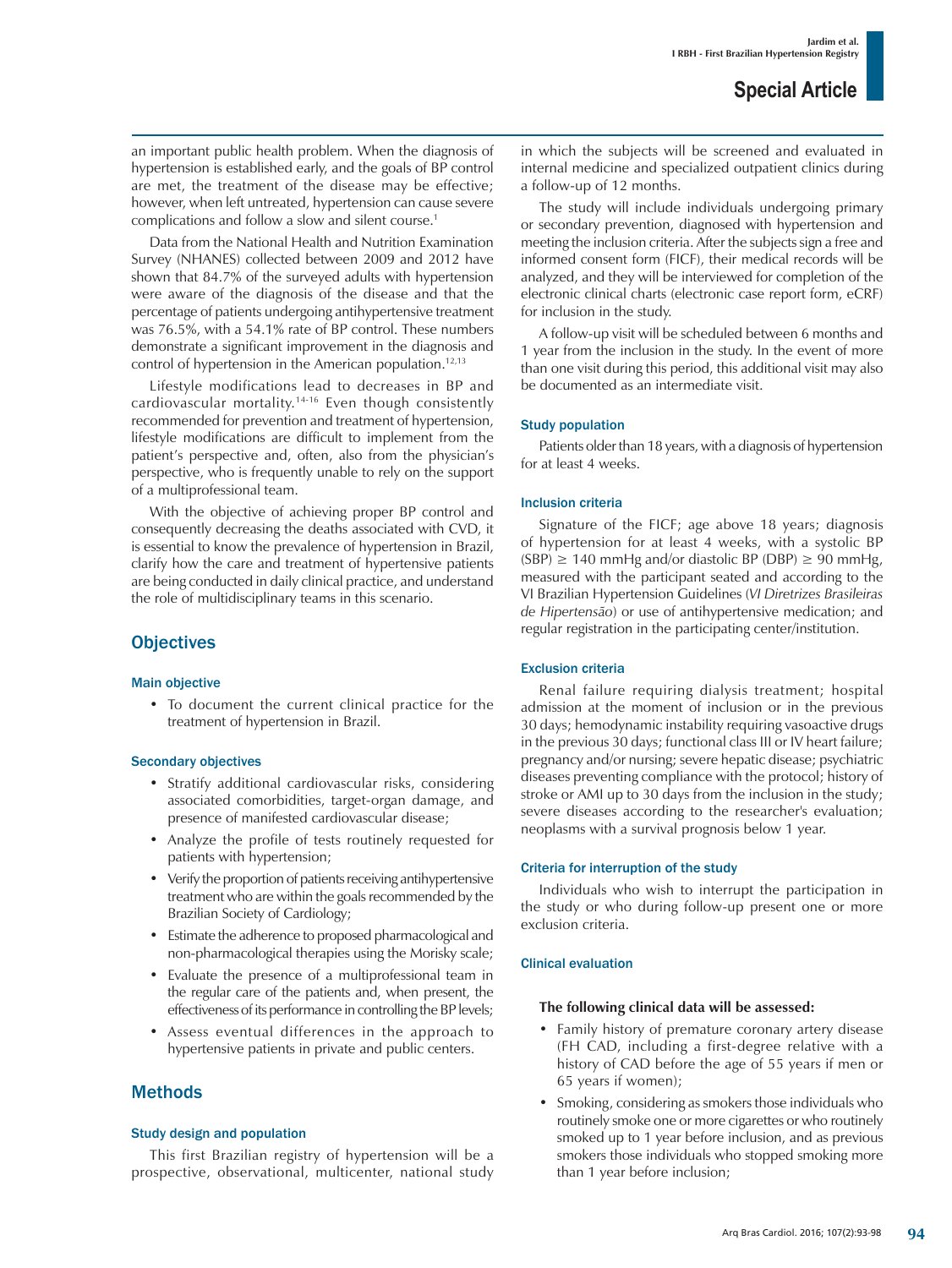- Alcoholism, considering as current alcoholism the consumption of at least 30 g of ethanol for men (equal to approximately two cans of beer with 365 mL, two glasses of wine of 150 mL, or two doses of whiskey with 50 mL) and 15 g of ethanol for women (the equivalent of half of the doses described for men) at least three times a week, and as previous alcoholism the interruption of the habit for at least 1 year;
- Physical activity, considering as regularly performed those physical activities performed for at least 30 minutes three times a week;
- Menopause, characterized by the absence of menstrual periods for at least 1 year;
- Weight and height, measured with an anthropometric scale;
- Body mass index (BMI), calculated with the formula weight divided by the square of the height. Will be considered as eutrophic those individuals with a BMI  $<$  25 kg/m<sup>2</sup> and  $> 18$  kg/m<sup>2</sup>, as overweight those with a BMI  $\geq 25$  kg/m<sup>2</sup> and  $\lt$  30 kg/m<sup>2</sup>, and as obese those with a BMI  $\geq 30$  kg/m<sup>2</sup>;
- Waist circumference (WC), measured with an inelastic measuring tape at the middle distance between the anterior superior iliac crest and the lower edge of the last costal arch with the patient standing and at the end of expiration;
- BP, measured with any type of regulated sphygmomanometer used routinely at the center, with two measures taken with the subject seated with an interval of at least 1 minute between each. Hypertension will be considered as the routine use of antihypertensive drugs or measurement of office BP equal to or above 140 x 90 mmHg. Individuals will be considered as having resistant hypertension when presenting uncontrolled BP levels despite the use of three classes of synergistic antihypertensive drugs in optimized doses, ideally including a diuretic; or if using four antihypertensive classes or more to achieve BP control;<sup>17</sup>
- Dyslipidemia, considered present in subjects using any hypolipidemic drug or with an LDL-c measurement above 160 mg/dL, and/or triglyceride level above 150 mg/dL, and/or HDL-c level below 40 mg/dL in men and 50 mg/dL in women, and/or total cholesterol above 200 mg/dL;
- Metabolic syndrome (MS), which will be diagnosed according to the International Diabetes Federation (IDF) criteria, detailed in Table 1, except for WC measurements, which will be considered  $\geq 102$  cm in men and  $\geq 88$  cm in women.

## Clinical outcomes

## **Primary outcomes**

The primary outcomes will include hospital admission for at least 24 hours due to hypertensive crisis; cardiovascular event (acute coronary syndrome [ACS] and/or stroke / transient ischemic attack [TIA]) documented in medical records or summary of hospital discharge; cardiovascular death (due to ACS, stroke / TIA, heart failure) confirmed by descriptions in the medical records and/or death certificate.

#### **Secondary outcomes**

The secondary outcomes will include hospitalization due to decompensated heart failure documented in medical records or summary of hospital discharge, and requirement of dialysis therapy.

### **Recruitment**

The patients will be recruited from outpatient clinics, and their participation in the study will begin after they sign the FICF previously approved by the Research Ethics Committee (*Comitê de Ética em Pesquisa*, CEP).

In the inclusion visit, the following information will be collected: demographic data, personal history, family history, hypertension history, BP assessment, medications in use within the previous 30 days, laboratory data and electrocardiogram (ECG) in the last 6 months (if available), analysis of other relevant tests in the investigator's opinion and performed in the previous year, lifestyle questionnaire, ambulatory BP in the previous 6 months (if available), and treatment adherence assessed with the Morisky scale.

In the follow-up visit, the evaluating data will include BP measurements, medications in use, estimate of adherence to pharmacological and non-pharmacological treatment using the Morisky scale, hospitalization due to CVD (hypertensive crisis, AMI, angina, stroke, TIA, heart failure), beginning of dialysis, and death.

## Subgroup analysis

A protocol subgroup including 15% of the sample will undergo a noninvasive assessment of the central BP with a validated Mobil-O-Graph equipment (DINA MAP CARDIOS – I.E.M. GmbH, Stolberg, Germany) in the inclusion and follow-up visits.

The central hemodynamic parameters will be obtained using a noninvasive method that verifies simultaneously the pulse wave of the arterial blood flow, allowing analysis of the BP, central systolic pressure (cSP), pulse wave velocity (PWV), and augmentation index (AIx) by the method ARCsolver, Austrian Institute of Technology. This method determines the cSP based on brachial pulse waves recorded with a cuff connected to the Mobil-O-Graph, the oscillometric device that records the BP. The records will be obtained by inflating the cuff for 10 seconds at the DBP level, using conventional cuffs for adults (available in the sizes 24–34 cm and 32–42 cm) and a high-fidelity MPX50550 pressor sensor (Freescale Inc., Tempe, AZ, USA). The method considers the influence of arterial impedance using a transfer function, as well as the hemodynamics of the aorta using a mathematic method. The Mobil-O-Graph is a device that allows simultaneous measurement of central and peripheral pressure. Depending on the protocol adopted, these measurements may be carried out at pre-established intervals. The same preparation methodology described for the measurement of casual BP will be adopted, with the use of a suitable cuff, according to the circumference of the chosen arm.

Central parameters are usually performed in a single evaluation. With this equipment, the assessments can be performed by several protocols with multiple measurements.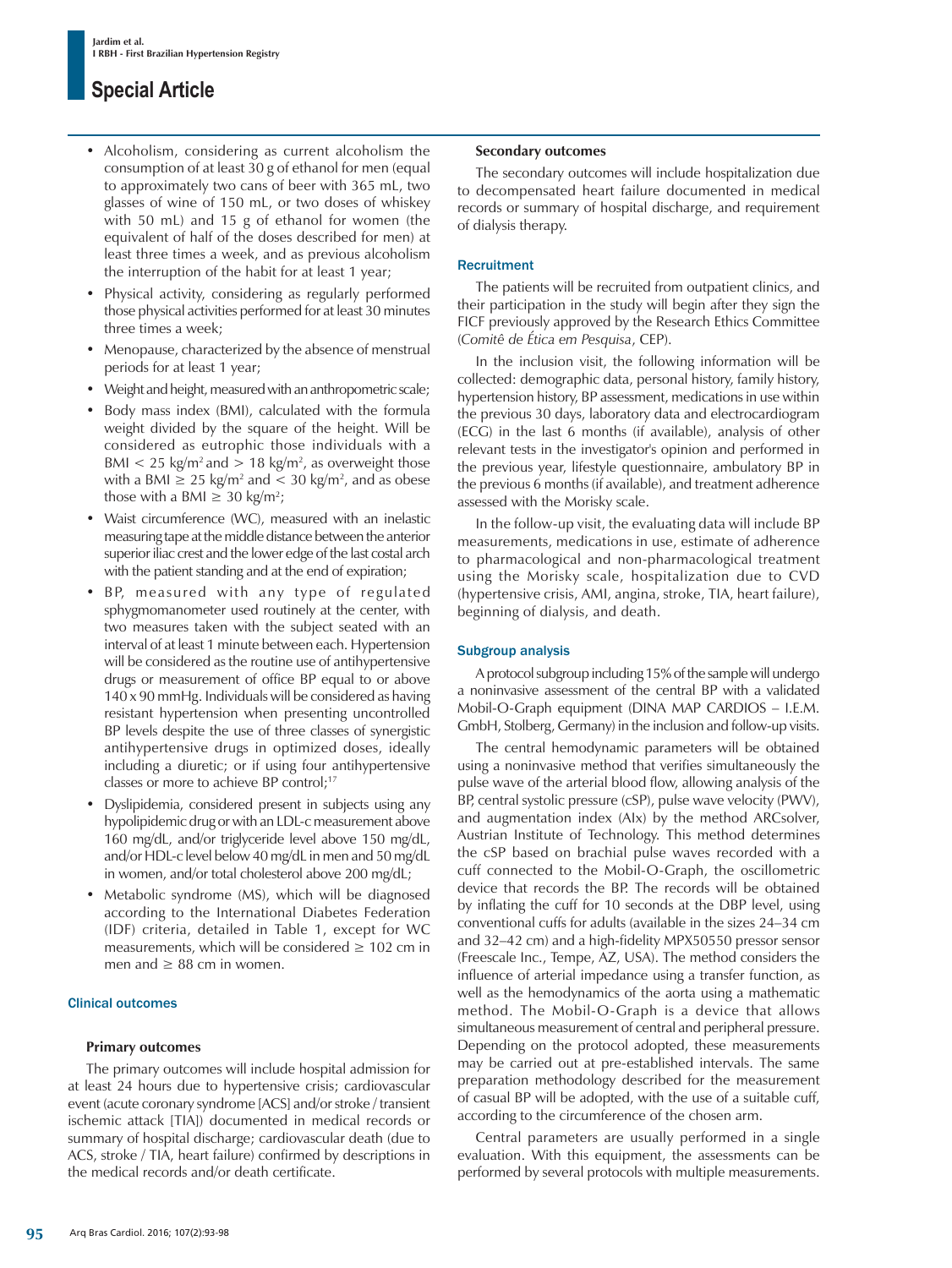|  | Table 1 – IDF Diagnostic criteria for metabolic syndrome <sup>18</sup> |  |  |  |
|--|------------------------------------------------------------------------|--|--|--|
|--|------------------------------------------------------------------------|--|--|--|

| Criteria                                    | <b>Definition</b>                                       |                          |  |
|---------------------------------------------|---------------------------------------------------------|--------------------------|--|
| Waist circumference                         | Men                                                     | Women                    |  |
| White Europeans and Blacks                  | $\geq 94$ cm                                            | $\geq 80$ cm             |  |
| South Asians, Native Americans, and Chinese | $\geq 90$ cm                                            | $\geq 80$ cm             |  |
| Japanese                                    | $\geq 85$ cm                                            | $\geq 90$ cm             |  |
| Triglycerides                               | $\geq$ 150 mg/dL or treatment for hypertrigly ceridemia |                          |  |
| HDL cholesterol                             | Men < $40 \text{ mg/dL}$                                | Women $<$ 50 mg/dL       |  |
|                                             | Systolic $\geq$ 130 mmHq                                | Diastolic $\geq$ 85 mmHq |  |
| Blood pressure                              | or anti-hypertensive treatment                          |                          |  |
| Fasting blood glucose                       | $\geq$ 100 mg/dL or DM treatment                        |                          |  |
|                                             |                                                         |                          |  |

*The diagnosis of metabolic syndrome includes the occurrence of abdominal obesity as an essential condition, and two or more of the remaining criteria. DM: diabetes.*

For those research centers with patients participating in this subgroup, the following variables will be collected and entered in the registry's eCRF: cSP, central diastolic pressure (cDP), PWV, AIx (corrected for 75% of the heart rate), and peripheral arterial resistance.

This analysis aims to offer an understanding of the reality of the Brazilian population regarding the information mentioned above, and to correlate different classes of antihypertensive drugs in terms of action on peripheral BP levels and on variables regulating the central BP control.

#### Statistical analysis and sample size

A sample of 3,000 individuals will be sufficient to estimate prevalences of 5% (or greater) with an absolute sample error (precision) of 2% (or greater) and a 95%CI considering a 20% loss to follow-up.19 Survival curves will be calculated with the product-limit Kaplan-Meier method<sup>20</sup> and compared with the log-rank test proposed by Mantel,<sup>21</sup> followed by Sidak's multiple comparisons test, when appropriate. Survival probabilities will be estimated with 95%CI using log-log transformation.<sup>22</sup> Cox univariate and multivariate analyses (controlling for factors of interest such as comorbidities, sociodemographic variables, demographic regions, age, etc.) will be conducted to identify factors associated with the survival outcomes evaluated. The proportional hazards assumptions and functional form (for continuous covariables) in Cox regression models will be assessed according to the Kolmogorov-type supremum test based on a sample of 1,000 simulations of residuals.<sup>23</sup> If the linear form is rejected for a continuous covariate, the covariate will be categorized according to the cutoff points of clinical importance or according to distribution percentiles. Adjusted and unadjusted hazard ratios with corresponding 95%CIs will be estimated by Cox univariate and multivariate regression analyses, respectively. In addition, statistical analyses will be conducted in previously defined subgroups in different Brazilian regions (North, Northeast, Midwest, South, and Southeast) and according to the type of service performed (academic or non-academic, public or private).

If a violation of the assumption is observed, weighted Cox regression will be used.<sup>24</sup> Before determining the multivariate model, a diagnosis of multicollinearity will be conducted according to the variance inflation factor (VIF). The cases confirmed as loss to follow-up will be censored at the date of the last follow-up / contact. Associations between categorical variables will be evaluated in 2x2 and greater than 2x2 contingency tables with Fisher's exact test and its extension, the Fisher-Freeman-Halton test, respectively. Unpaired Student's *t* test and analysis of variance (ANOVA) will be used to compare averages among groups of two or more than two, respectively. In cases of considerable data asymmetry, nonparametric alternatives will be applied: Wilcoxon's rank sum and Kruskal-Wallis tests, respectively.25 The normality of the data will be evaluated with a visual inspection of the histograms and/or application of the D'Agostino and Pearson's comprehensive normality test, when appropriate.26 Continuous variables will be described as mean  $\pm$  standard deviation or median (interquartile range), when appropriate. Categorical variables will be described as numbers (percentages). In addition, statistical analyses will be conducted in previously defined subgroups. All probabilities of significance (p values) presented will be bilateral and values below 0.05 will be considered statistically significant. The data will be statistically analyzed with SAS 9.3 (Statistical Analysis System, Cary, NC, USA).

#### Legal and ethical aspects

This registry is conducted in accordance with national and international resolutions such as the Declaration of Helsinki, Resolution CNS196/96 and all the complementary CNS/MS, ICH Good Clinical Practices guide(1996), and the Document of the Americas (2005).

Each clinical research center will submit this protocol, the FICFs, and all other applicable documents to the institutional CEP for analysis and approval prior to any procedure included in the registry.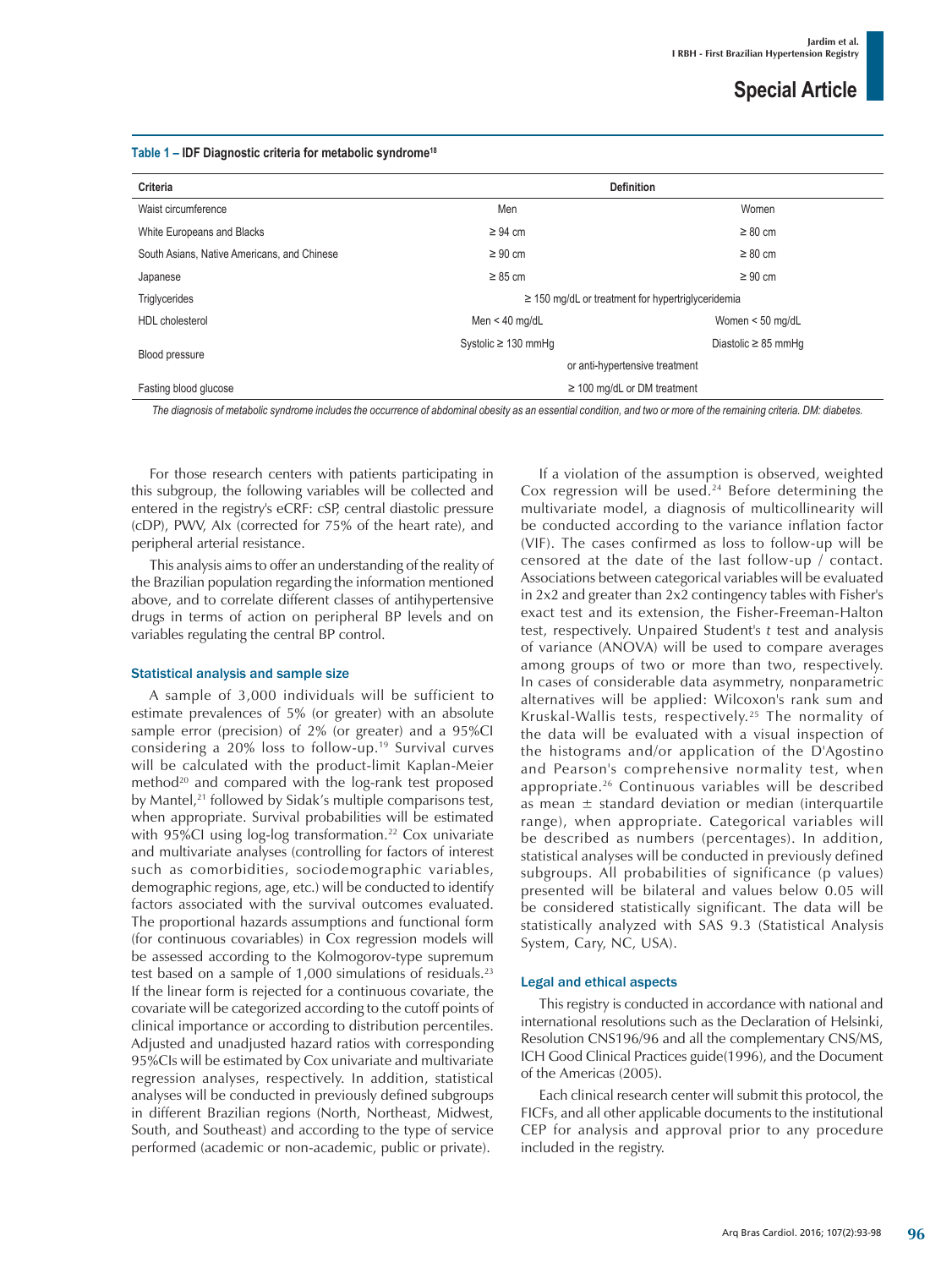#### Organization of the study

#### **Coordinating Center**

The Brazilian Clinical Research Institute (*Instituto Brasileiro de Pesquisa Clínica*, BCRI) in São Paulo, Brazil, was responsible for the development of the protocol and operational coordination of the study, development and implementation of the electronic platform for data collection (electronic case report form), distribution of required materials to the research centers, preparation of regulatory dossier, newsletter, quality assurance of the collected data and organization of meetings for researchers, preparation of a monitoring plan, determination of training for the research centers, periodic monitoring visits, and remote study closure. The Institute for Teaching and Research of *Hospital do Coração* (*Instituto de Ensino e Pesquisa do Hospital do Coração*) will be responsible for maintaining the database and analyzing the data.

#### Steering Committee

The Steering Committee will be responsible for the design, implementation, analysis of the study data and allocation of appropriate responsibilities to other committees of the study.

#### **Research Centers/National Researchers**

Andréa Araújo Brandão, Adriana de S. Thiago Papinutto, Álvaro Rabelo Jr., Antonio Felipe Sanjuliani, Antônio Carlos Sobral Sousa, Celso Amodeo, Cristiano Pederneiras Jaeger, Dalton Bertolim Précoma, Estêvão Lanna Figueiredo, Epotamenides Maria Good God, Evandro José Cesarino, Fábio Argenta, Fernando Augusto Alves da Costa, Gilberto Campos Guimarães Filho, Gustavo Freitas Feitosa, Helder José Antônio Miranda Abrantes, Iran Castro, José Lima Reis, Joaquim David Carneiro Neto, João Carlos Ferreira Braga, João Miguel Malta Dantas, João Soares Felício, João Roberto Gemelli, Jose Albuquerque de Figueiredo Neto, José Carlos Ayub, José Fernando Vilela Martin, Leila Beltrami Moreira, Lívia Figueira Avezum Oliveira, Luiz Bortolotto, Luciana Reis Katz Weiand, Luciano Marcelo Backes, Luiz Carlos Bodanese, Luiz César Nazário Scala, Márcio

## **References**

- 1. Sociedade Brasileira de Cardiologia; Sociedade Brasileira de Hipertensão; Sociedade Brasileira de Nefrologia. [VI Brazilian Guidelines on Hypertension]. Arq Bras Cardiol. 2010;95(1 Suppl):1-51. Erratum in: Arq Bras Cardiol. 2010;95(4):553.
- 2. Kearney PM, Whelton M, Reynolds K, Muntner P, Whelton PK, He J. Global burden of hypertension: analysis of worldwide data. Lancet. 2005;365(9455):217-23.
- 3. Ministério da Saúde. Secretaria Executiva. Datasus. Informações de Saúde. Informações epidemiológicas e morbidade. [Acesso em 2015 out 15]. Disponível em: http://www.datasus.gov.br
- 4. Lewington S, Clarke R, Qizilbash N, Peto R, Collins R; Prospective Studies Collaboration. Age-specific relevance of usual blood pressure to vascular mortality: a meta-analysis of individual data for one million adults in 61 prospective studies. Lancet. 2002;360(9349):1903-13. Erratum in: Lancet. 2003;361(9362):1060.

Kalil, Marco Mota Gomes, Margaret Assad Cavalcante, Maria das Dores de Oliveira Jehá, Mario Fritsch Neves, Pedro Barros, Renato Delascio Lopes, Roberto Dischinger Mirand, Rodrigo Pinto Pedrosa, Rodrigo Ricardo Silva da Costa, Rogério Toshiro Passos Okawa, Rui Manoel dos Santos Póvoa, Sergio Kaiser, Thiago de Souza Veiga Jardim, Wladmir Saporito, Weimar Sebba Barroso, Wilson Nadruz Junior.

## **Conclusion**

A better understanding of the way that hypertensive patients are treated in Brazil will allow the implementation of policies aimed at improving the treatment of hypertension, contributing to changes in the epidemiological profile and decrease in cardiovascular morbidity and mortality in the country.

## Author contributions

Conception and design of the research, Acquisition of data, Analysis and interpretation of the data, Writing of the manuscript and Critical revision of the manuscript for intellectual content: Jardim PCBV, Souza WKSB, Lopes RD, Brandão AA, Malachias MB, Gomes MM, Moreno Júnior H, Barbosa E, Póvoa RMS; Statistical analysis: Jardim PCBV, Souza WKSB, Lopes RD, Brandão AA, Malachias MB, Gomes MM,; Obtaining financing: Jardim PCBV, Souza WKSB, Lopes RD, Brandão AA, Malachias MB, Gomes MM, Póvoa RMS.

#### **Potential Conflict of Interest**

No potential conflict of interest relevant to this article was reported.

#### **Sources of Funding**

This study was funded by Sociedade Brasileira de Cardiologia.

#### **Study Association**

This study is not associated with any thesis or dissertation work.

- 5. Iqbal R, Anand S, Ounpuu S, Islam S, Zhang X, Rangarajan S, et al; INTERHEART Study Investigators. Dietary patterns and the risk of acute myocardial infarction in 52 countries: results of the INTERHEART study. Circulation. 2008;118(19):1929-37.
- 6. Yusuf S, Hawken S, Ounpuu S, Dans T, Avezum A, Lanas F, et al; INTERHEART Study Investigators. Effect of potentially modifiable risk factors associated with myocardial infarction in 52 countries (the INTERHEART study): case-control study. Lancet. 2004;364(9438):937-52.
- 7. Cesarino CB, Cipullo JP, Martin JF, Ciorlia LA, Godoy MR, Cordeiro JA, et al. Prevalence and sociodemographic factors in a hypertensive population in São José do Rio Preto, São Paulo, Brazil. Arq Bras Cardiol. 2008;91(1):29-35.
- Jardim PC, Gondim Mdo R, Monego ET, Moreira HG, Vitorino PV, Souza WK, et al. High blood pressure and some risk factors in a Brazilian capital. Arq Bras Cardiol. 2007;88(4):452-7.